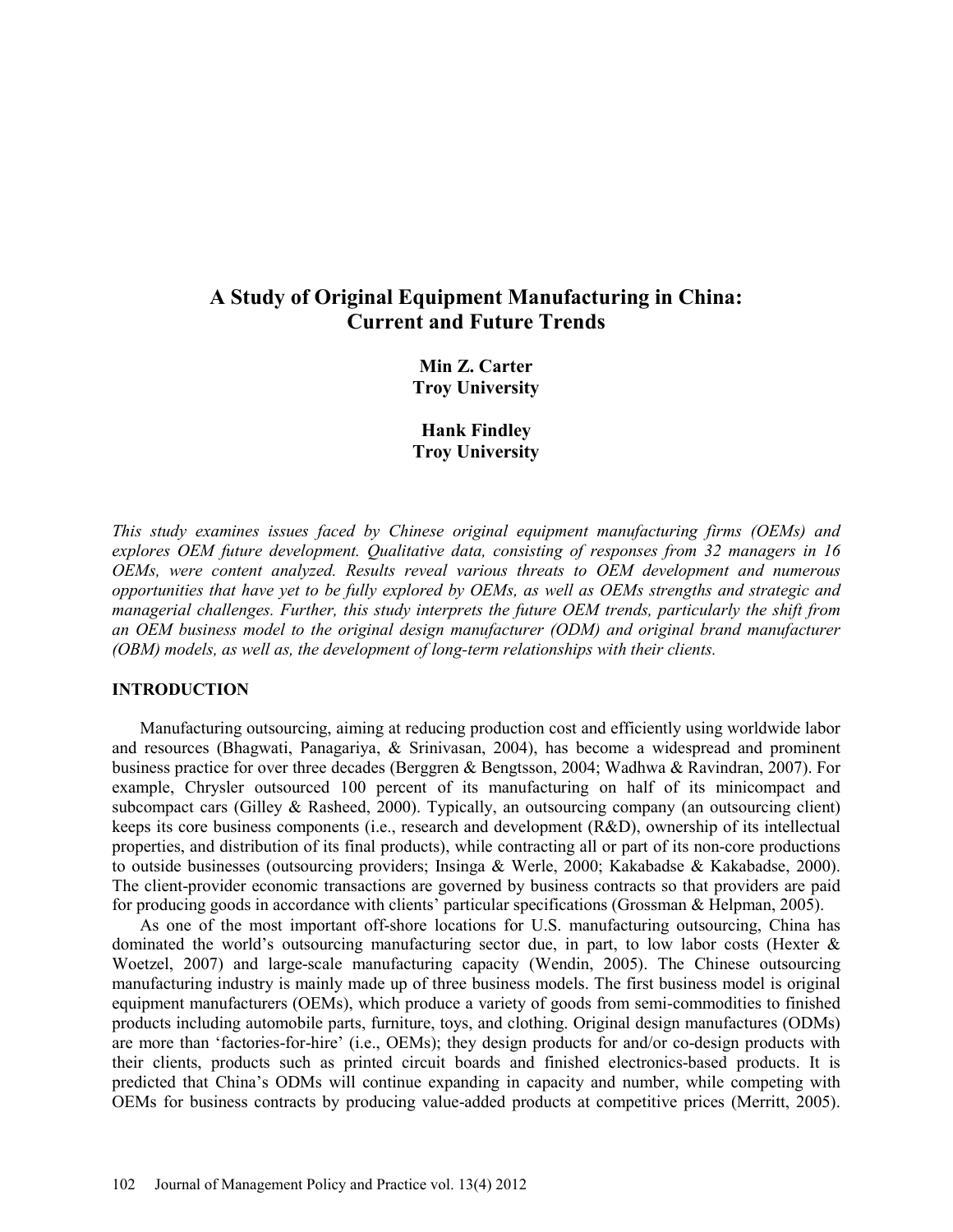The third business model is original brand manufacturers (OBMs) which design, manufacture, and market their products under their own brand names.

The lines of these three business models, however, are blurring. Some ODMs also have OBMs functioning, shifting from being simple outsourcing providers to also becoming emerging competitors of outsourcing clients. Moreover, when opportunities present themselves, OEMs may move beyond just manufacturing products for their clients by adopting ODM/OBM characteristics, thus moving up the supply chain from efficiency to innovation (Horng & Chen, 2008). Although some studies have suggested OEMs shift to ODMs/OBMs (e.g., Chu, Chang, & Cheng, 2006; Horng & Chen, 2008), the driving force for such a transformation, the time required for achieving the industry transformation, and the scope at which it will occur, remain unclear. Thus, one purpose of our study was to explore OEM managers' views of the OEM business model transformation.

At the same time, environmental factors, such as labor market, the legal system, technology development, global and domestic competition, and market liberalization, continue to evolve in China (Minevic & Richter, 2005). To OEMs, one of the biggest environmental changes is that China became a member of the World Trade Organization (WTO) in 2001. Thus, China has agreed to open and liberalize its regime in order to better integrate in the world economy and offer a more predictable environment for trade and foreign investment in accordance with WTO rules (World Trade Organization, 2001). For instance, "China has repealed, revised, or enacted more than one thousand laws, regulations, and other measures" (The United States Trade Representative, 2007, p. 3) in compliance with the WTO agreement, such that price controls will not be used for purposes of affording protection to domestic businesses against international competitors (World Trade Organization, 2001). These political opening, market liberalization, and private entrepreneurship may contribute to the growth in the OEM industry and China's economy at large (cf. Fligstein & Zhang, 2011; Huang, 2010).

Since these environmental changes may result in new business practices and shifts in its business models, issues affecting China's OEM industry and challenges faced by OEMs need to be re-examined. In an effort to reduce the dearth in research examining the provider's position within the outsourcing relationship, this study targets the OEMs in China. Therefore, a second purpose of our study was to explore the industry's current situation to outsourcing providers, elucidate strengths and managerial challenges faced by OEMs, and provide insight into opportunities, threats, and future trends. We believe that our study have implications to both providers and clients such that the reveal of current OEM business practices and industrial trending development will provide insight into business model change, efficiency, innovation, and supply chain survivability.

### **METHOD**

A qualitative methodology was chosen due to the exploratory nature of this study. We reasoned that querying OEM managers by allowing them to express their insights to open-ended questions would provide rich information not possible with a quantitative methodology. We sought to collect managers' perspectives regarding current outsourcing conditions (i.e., external opportunities and threats, internal strengths and managerial challenges) while providing insight into future trends. The overarching research questions were: *What are the external opportunities and threats and internal strengths and weaknesses currently being faced by Chinese OEMs? And how are the OEMs reacting and evolving?* 

### **Procedure and Participants**

Data were collected via anonymous web survey. The survey contained nine open-ended questions for capturing rich information at three levels of analysis (the OEM industry as a whole, OEM organizations, and OEM individual managers). Survey questions were written in both English and Chinese; backtranslation (Brislin, 1980) was used to translate the questions from English to Chinese. The survey questions were:

1. In the OEM industry in China, how has the external environment changed since China entered the WTO in December 2001?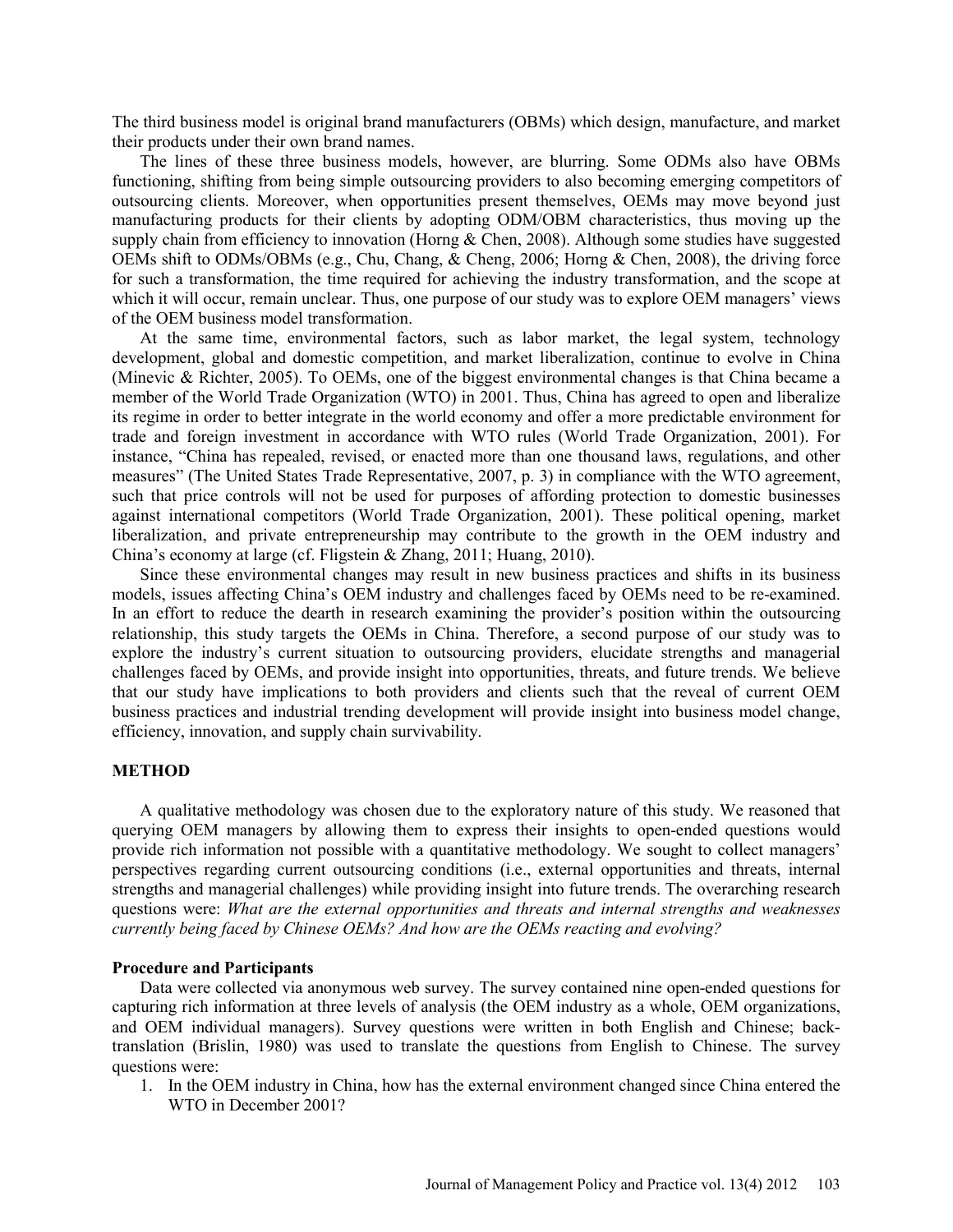- 2. What opportunities exist in the OEM industry in China?
- 3. What are the threats in the OEM industry in China?
- 4. What are the strengths of your company?
- 5. What are the major managerial challenges that your company faces?
- 6. What recent companywide changes are you aware of?
- 7. What recent changes have you witnessed in your job?
- 8. What are the major challenges faced by you due to the changes in your job?
- 9. Please list any other comments and insights about the OEM industry in China, your company, and your job.

Respondents had the option of choosing to answer the survey in either English or Chinese. They were also asked to complete demographic information such as company's name, job position, years of work experience in current company, and total years of experience in the OEM industry.

Contact was made with 16 OEM firms, all of which were willing to participate in the study. These 16 OEMs produced a wide range of manufactured products for major U.S.-based firms as clients. The OEMs were located in, ranging from north to south along China's coastline, eleven cities across three provinces (Guangdong, Fujian, and Jiangsu) and two municipalities (Beijing and Shanghai). The primary author sent out a solicitation email to these 16 OEMs and asked the firms to post the email in their public poster areas. To reduce response bias and produce a rich data that included a variety of perceptions common within OEM firms in China, we invited managers at all levels (i.e., top-, middle-, lower-level) to participate in the survey.

In total, usable data were obtained from 32 OEM managers, ranging from 1 to 4 managers per OEM firm. In terms of OEM product types, the 32 responses were distributed as follows: clothing (25%), textile machines (16%), construction equipment (16%), handcrafted products (13%), electronics (9%), sportswear (9%), hardware and tools (6%), and furniture (6%). Of the 32 responses, 9 responded in English and 23 in Chinese. The 23 Chinese responses were first translated from Chinese to English by the primary author, and then translation was independently verified by a researcher whose native language is Chinese. Among the 32 OEM managers, 7 (22%) were top management, 12 (38%) were middle management, and 13 (41%) were lower management. Respondents' work experience ranged from 8 months to 10.5 years within their current firms, and 1.6 years to 20.1 years overall within the industry.

### **ANALYSIS AND RESULTS**

To analyze qualitative data, content analysis (Krippendorff, 2004) was conducted by three researchers. First, textual raw data were unitized on the basis of categorical distinctions by two researchers. Second, using the constant comparison method, these two researchers independently examined data units and inductively classified them into meaningful themes at the respective levels of analysis (i.e., OEM industry-, OEM organization-, and OEM individual-level). Discrepancies in the derived themes by the two researchers were identified, discussed, and reconciled to ensure 100% agreement. Third, after the themes were finalized, definitions for all the themes were developed by the two researchers. Fourth, based on the definitions of the themes, three researchers independently unitized the textual raw data, coded data units, and classified the data units into defined first- and second-order themes at the three levels of analysis. Last, we computed the inter-coder reliability, with an overall kappa coefficient of .94 (Cohen, 1960; Futrell, 1995). The Kappa coefficients for the first-order themes at three levels were .89 at the industry level, .95 at the organizational level, and .96 at the individual level. The Kappa coefficients for the second-order themes at three levels were .78 at the industry level, .86 at the organizational level, and .92 at the individual level. The first-order themes and random examples of responses of the second-order themes are outlined in Tables 1, 2, and 3.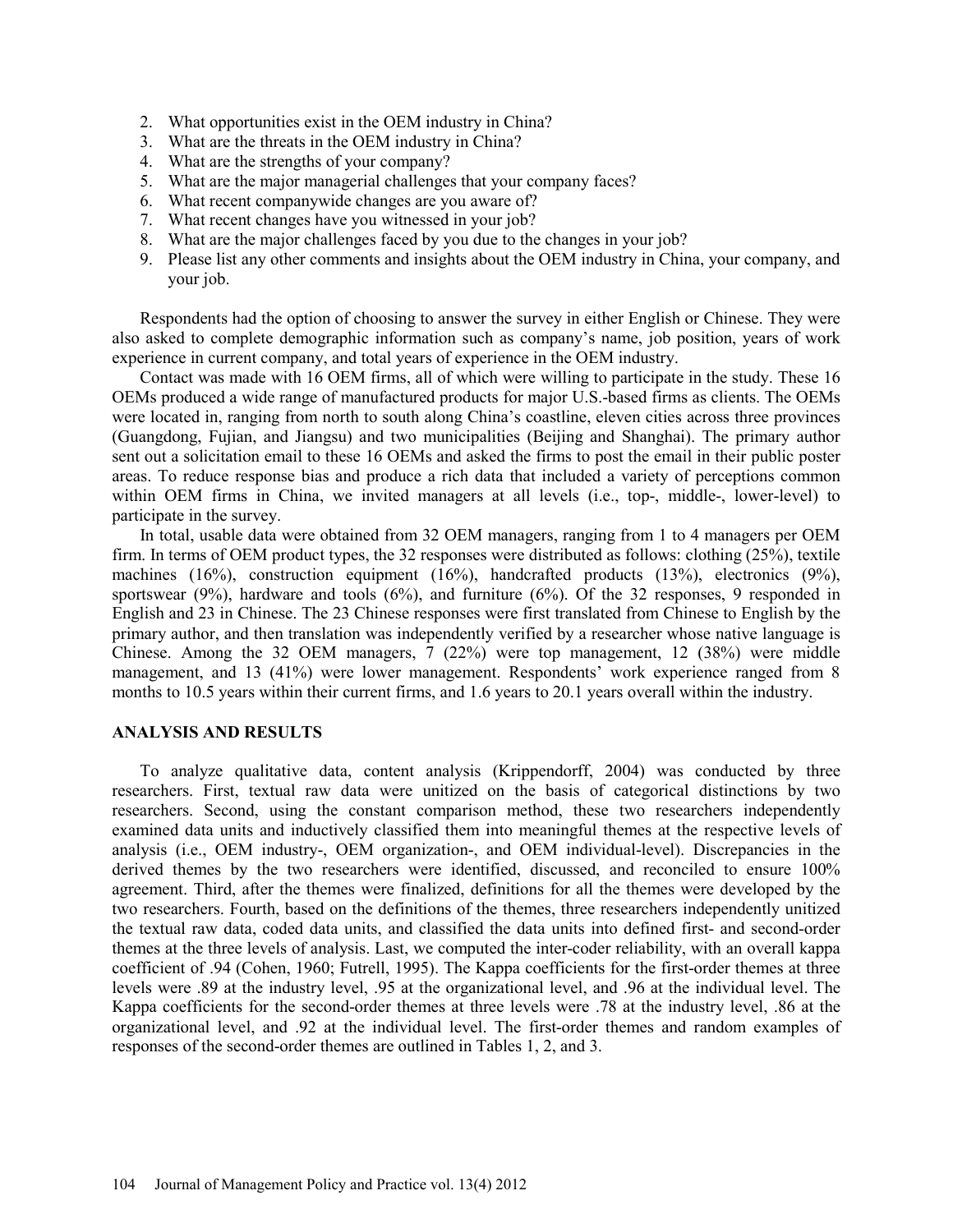# **TABLE 1 INDUSTRY LEVEL FIRST-ORDER AND SECOND-ORDER THEMES AND SAMPLES OF RESPONSES**

| Major Themes                                                      | N              | Samples of Responses                                                                                                                                                                                    |
|-------------------------------------------------------------------|----------------|---------------------------------------------------------------------------------------------------------------------------------------------------------------------------------------------------------|
| Industry Environment and<br>Transformation                        | 76             |                                                                                                                                                                                                         |
| Potential for Foreign Investors into<br>the OEM Industry in China | 9              | Free trade fosters foreign investment into China.<br>The industry is attracting more clients from all over the world.<br>More multinationals build their manufacturing facilities in China.             |
| Governmental Advantages                                           | 17             | China's healthy open market environment.<br>The customs duties on imported materials and parts are lower.<br>The government is more open and helpful.                                                   |
| <b>Business Opportunities</b>                                     | 28             | China's OEM industry has more business opportunities.<br>Their (the OEM industry) revenue and profit are increasing.<br>The (OEM) exports hit record high.                                              |
| <b>Employment Opportunities</b>                                   | 4              | Individuals working in the OEM industry have more employment<br>opportunities and higher income.<br>The industry has created more employment opportunities in China.                                    |
| Low Costs                                                         | $\overline{2}$ | China has low labor cost advantage.<br>Low production cost, and low labor cost destinations such as China.                                                                                              |
| Maturity of the Industry                                          | 3              | The OEM industry is close to its maturity stage.                                                                                                                                                        |
| Shift to ODM/OBM                                                  | 13             | China's OEM industry has started to transform into an industry that<br>develops its own brand products.<br>Every OEM firm in the industry wishes/plans to have its own brand<br>products in the future. |
| Challenges to Industry Development                                | 57             |                                                                                                                                                                                                         |
| <b>Competition for Business</b>                                   | 26             | The competition in the OEM industry is intensifying.<br>(The industry is) facing competition from some foreign competitors.                                                                             |
| Profit Margin                                                     | 10             | Although the total output value in the industry has been increasing,<br>the profit margin is constantly dropping.                                                                                       |
| Cost                                                              | 4              | Labor and material costs are rising.                                                                                                                                                                    |
| Exchange Rate                                                     | 7              | This (increasing exchange rate) is a big problem to OEM firms.<br>Higher foreign currency exchange risk.                                                                                                |
| <b>Client Quality Expectations</b>                                | 4              | Clients are asking for higher quality standard products.<br>The OEM firms in the industry must improve their product quality.                                                                           |
| Competition for R&D Professionals/<br>Engineers                   | 6              | Lack of talented employees (such as R&D engineers) to develop and<br>manage brand products.<br>Needs more engineers in the industry.                                                                    |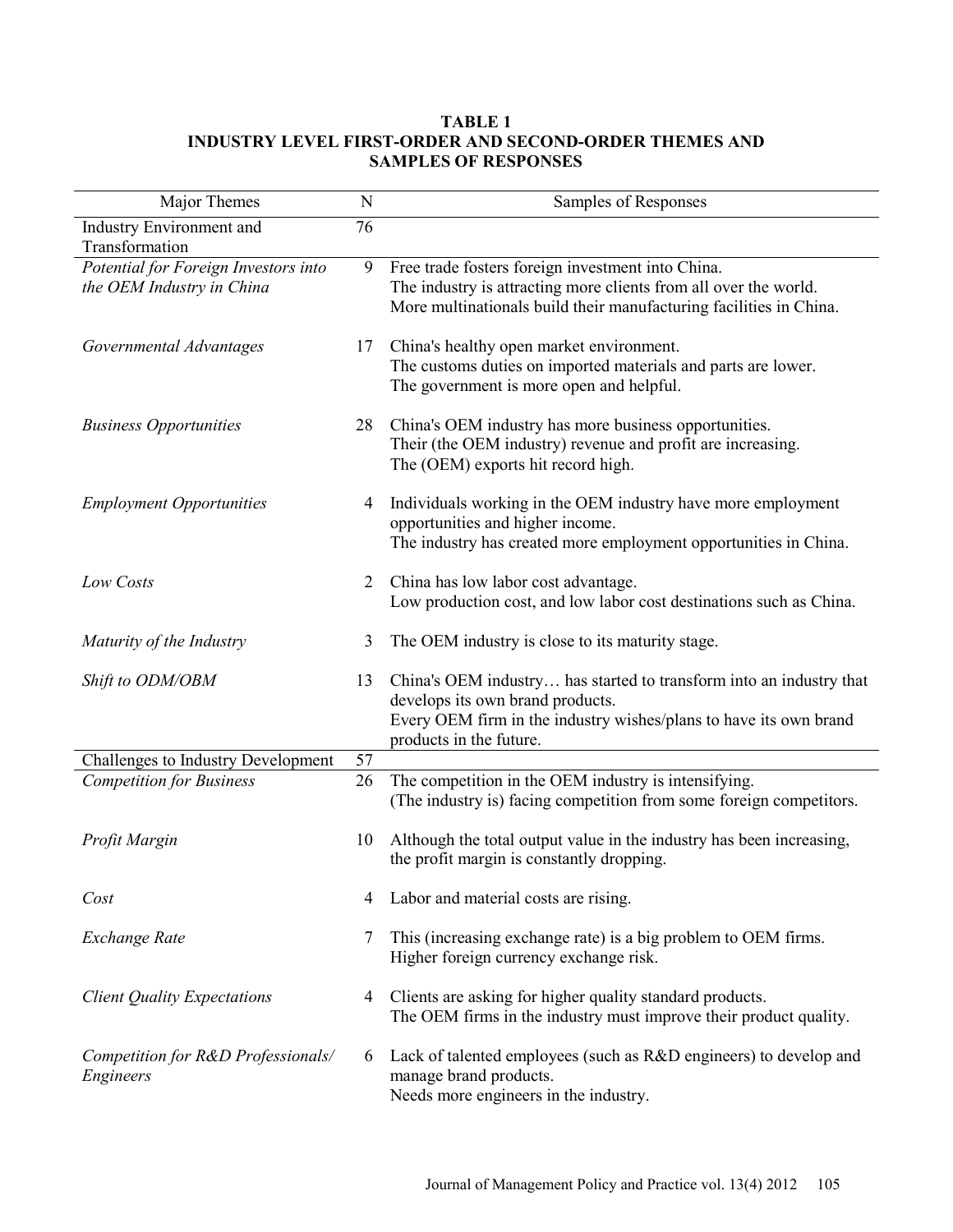| <b>Industry Capabilities/Competencies</b>                                                       |   |                                                                                                                  |
|-------------------------------------------------------------------------------------------------|---|------------------------------------------------------------------------------------------------------------------|
| Technology/R&D Advancement                                                                      | 6 | The OEM industry is learning advanced techniques and technology.<br>R&D is still underdeveloped in the industry. |
|                                                                                                 |   |                                                                                                                  |
| <b>Production Capabilities</b>                                                                  | 3 | The industry can produce almost everything.                                                                      |
|                                                                                                 |   | The industry has very large production capacity.                                                                 |
| <i>Note:</i> 1. First-order themes are numbered, and second-order themes appear in italic font. |   |                                                                                                                  |
| 2. Margareta the munk and affinite that fall in Cast, and account and and antenna               |   |                                                                                                                  |

2. N represents the numbers of units that fall in first- and second-order themes.

3. The samples of responses are randomly selected from responses of top-, middle-, and lower-level managers.

OEM = original equipment manufacturer. ODM = original design manufacturer.

OBM = original brand manufacturer.

# **TABLE 2 ORGANIZATIONAL LEVEL FIRST-ORDER AND SECOND-ORDER THEMES AND SAMPLES OF RESPONSES**

| Major Themes                                                | $\mathbf N$    | Samples of Responses                                                                                                                                                                                                                                                                                                                                   |
|-------------------------------------------------------------|----------------|--------------------------------------------------------------------------------------------------------------------------------------------------------------------------------------------------------------------------------------------------------------------------------------------------------------------------------------------------------|
| <b>Strategic Planning</b>                                   | 99             |                                                                                                                                                                                                                                                                                                                                                        |
| Strategic Thinking/Top Management                           | 19             | Low cost strategy is no longer a good strategy (in my<br>company).<br>The top management needs to have a long-term strategy to<br>expand our business globally.<br>My company is located at a geographic advantage point, close<br>to sea port and airport (concerning transportation of products),<br>and accessible to adequate labor forces.        |
| <b>Business Expansions</b>                                  | 25             | Our company is expanding, from small to big.<br>My company has more business contracts.                                                                                                                                                                                                                                                                |
| Increase in Branding and Marketing /<br>Shifting to ODM/OBM | 34             | Our company is building a foundation to develop our own<br>brand products.<br>We (the company) are preparing to transform into an ODM<br>company.                                                                                                                                                                                                      |
| Organizational restructuring                                | 10             | The company should have a well-designed organizational<br>structure.<br>We restructured the organization in coping with the changing<br>environment. For example, VP-Marketing used to be in charge<br>of the Import/Export department. Now, we have created a new<br>position -VP, International who is in charge of all import/export<br>businesses. |
| <b>Building Relationships with Clients</b>                  | 11             | We have long-term clients in partnership with our company;<br>the clients and our company share risk and profit; we have built<br>trustful relationship between our company and our clients.<br>As a new CEO, I focus on building sharing-risk-sharing-benefit<br>long-term partnerships with our clients.                                             |
| <b>Efficacy and Development</b>                             | 82             |                                                                                                                                                                                                                                                                                                                                                        |
| Development of Reputation                                   | $\mathfrak{Z}$ | Good reputation (is my company's strength.)                                                                                                                                                                                                                                                                                                            |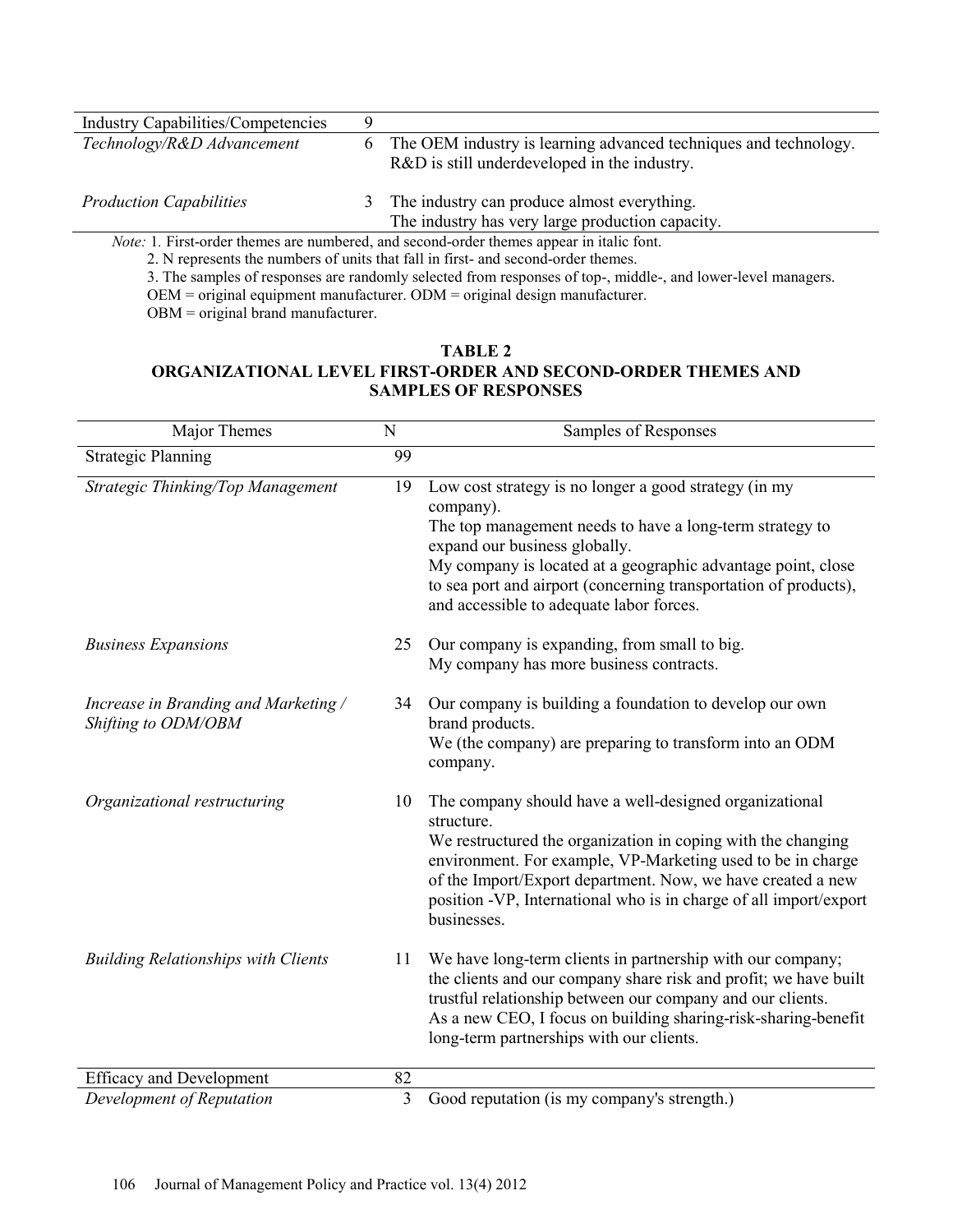|                                                                        |                        | (My company) builds its own reputation.                                                                                                                                                                                                     |
|------------------------------------------------------------------------|------------------------|---------------------------------------------------------------------------------------------------------------------------------------------------------------------------------------------------------------------------------------------|
| Organizational Learning-<br>Technology/R&D Innovation                  | 23                     | My company is increasing technological component in product.<br>To my company, it is a constant learning process. We have<br>learned advanced production techniques and technology.                                                         |
| Organizational Efficacy - Production<br>/Product Quality               | 56                     | We guarantee our clients for high quality manufactured<br>products.<br>(My company has) strong mass production capability.<br>My company maintains adequate production capacity.                                                            |
| Organizing                                                             | 11<br>$\boldsymbol{0}$ |                                                                                                                                                                                                                                             |
| HRM - Planning                                                         | 6                      | HR management (is the challenge my company faces.)<br>(My company is) improving our HR policy and practice.                                                                                                                                 |
| $HRM - Recruitment$ and Selection $-$<br>Inadequacy of the Labor Force | 23                     | It's harder to hire talents who can speak fluent English and also<br>know the business environment.<br>Lack of talented employees, especially those R&D engineers<br>(which is the challenge the company faces.)                            |
| $HRM$ - Recruitment and Selection $-$<br><b>Other Comments</b>         | 19                     | Our company has attracted talented employees.<br>My company needs to hire more technology talents and<br>experienced managers (which needs to be improved).                                                                                 |
| HRM - Orientation and Training                                         | 20                     | The company lacks training programs for the employees.<br>We should hire a professional training firm to provide<br>companywide management training programs.                                                                               |
| HRM - Performance Management /<br><b>Promotion Fairness</b>            | 2                      | The company cannot promote an employee because he/she has<br>relationship with company's management.<br>The company should not promote an employee because he/she<br>has Guanxi (relationship) with or a relative of the top<br>management. |
| HRM - Compensation and Benefits                                        | 6                      | The company needs to give engineers more incentives (salary<br>plus stock shares/bonus).<br>(My company needs to) increase employees' salaries.                                                                                             |
| HRM – Career Prospects and<br>Development - Turnover                   | 18                     | High employee turnover is always a big problem (in my<br>company).                                                                                                                                                                          |
| HRM - Career Prospects and<br>Development - Retention                  | 14                     | Turnover is high in my company.<br>To retain talented employees is my job focus (as a CEO).<br>We are competing with multinationals and large SOEs for<br>engineers. How to retain engineers is a big challenge to my<br>company.           |
| Communication                                                          | 2                      | Managers need to improve their communication skills.<br>The company needs to improve communications between<br>branches - headquarters and among branches.                                                                                  |
| Controlling                                                            | 67                     |                                                                                                                                                                                                                                             |
| <b>Operations Management - Scheduling</b>                              | 12                     | Clients are very demanding on product delivery schedules.                                                                                                                                                                                   |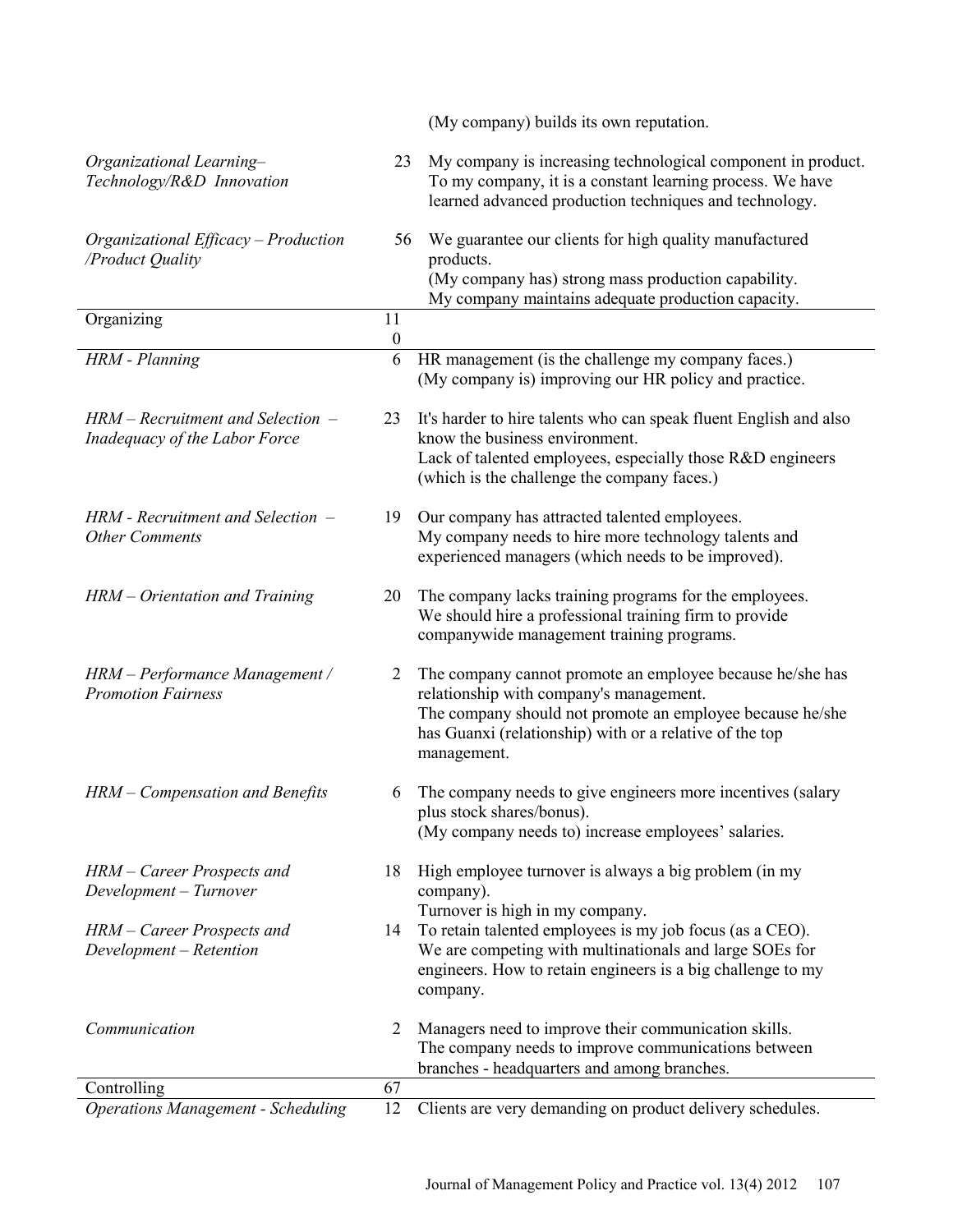|                                                                                          |    | Sometimes, we have to work 3-shift to keep up the production.                                                                                                 |
|------------------------------------------------------------------------------------------|----|---------------------------------------------------------------------------------------------------------------------------------------------------------------|
| <b>Operations Management- Production</b>                                                 | 8  | The physical environment of the assembly line is not good<br>enough.<br>Operations management (needs to be improved.)                                         |
|                                                                                          |    |                                                                                                                                                               |
| <b>Operations Management - Client</b><br><b>Quality Expectations</b>                     | 3  | Our clients now are product-quality oriented rather than<br>previously low-cost oriented.<br>We had one client who rejected our products due to product       |
|                                                                                          |    | quality issues.                                                                                                                                               |
| Quality Control /Management Systems                                                      | 14 | Our company has established a quality management system that<br>meets the international standard.<br>Stable product quality.                                  |
| Financial Controls -                                                                     | 23 | In order to keep our clients, sometimes we have to do business                                                                                                |
| Revenue/Profit/Cost                                                                      |    | that breaks even or even lose money. This downward spiral is not<br>a good sign for any business.                                                             |
| <b>Financial Resources</b>                                                               | 7  | The biggest challenge is we need more financial resources to<br>ensure successful transformation (into an ODM firm).<br>We have retained financial resources. |
| Note: 1. First-order themes are numbered, and second-order themes appear in italic font. |    |                                                                                                                                                               |
| 2. N represents the numbers of units that fall in first, and second-order themes         |    |                                                                                                                                                               |

2. N represents the numbers of units that fall in first- and second-order themes.

3. The samples of responses are randomly selected from responses of top-, middle-, and lower-level managers.

OEM = original equipment manufacturer. ODM = original design manufacturer.

OBM = original brand manufacturer. HRM = human resource management.

### **TABLE 3 INDIVIDUAL LEVEL FIRST-ORDER AND SECOND-ORDER THEMES AND SAMPLES OF RESPONSES**

| <b>Major Themes</b>               | N  | <b>Samples of Responses</b>                                  |
|-----------------------------------|----|--------------------------------------------------------------|
| <b>Job Characteristics</b>        | 31 |                                                              |
| Job Function Changes/Role Changes | 6  | I was promoted to Director from a front-line worker.         |
|                                   |    | I am transferred to the Import/Export department.            |
| Job Demands                       | 15 | I often need to work long hours.                             |
|                                   |    | I am asked to travel on more business trips.                 |
| <b>Job Stress</b>                 | 10 | I feel increasing job stress.                                |
|                                   |    | It is stressful to work over 60 hours a week.                |
| Self-Motivation                   | 18 |                                                              |
| Self-Learning                     | 18 | I will continuously learn new knowledge to improve myself in |
|                                   |    | coping with the development of my company.                   |
|                                   |    | I need to improve my English language proficiency so I can   |
|                                   |    | communicate with foreign clients directly. I also need to    |
|                                   |    | improve my computer skills since I often need to rely on     |
|                                   |    | electronic devices at work.                                  |

*Note:* 1. First-order themes are numbered, and second-order themes appear in italic font.

2. N represents the numbers of units that fall in first- and second-order themes.

3. The statements are randomly selected from responses of top-, middle-, and lower-level managers.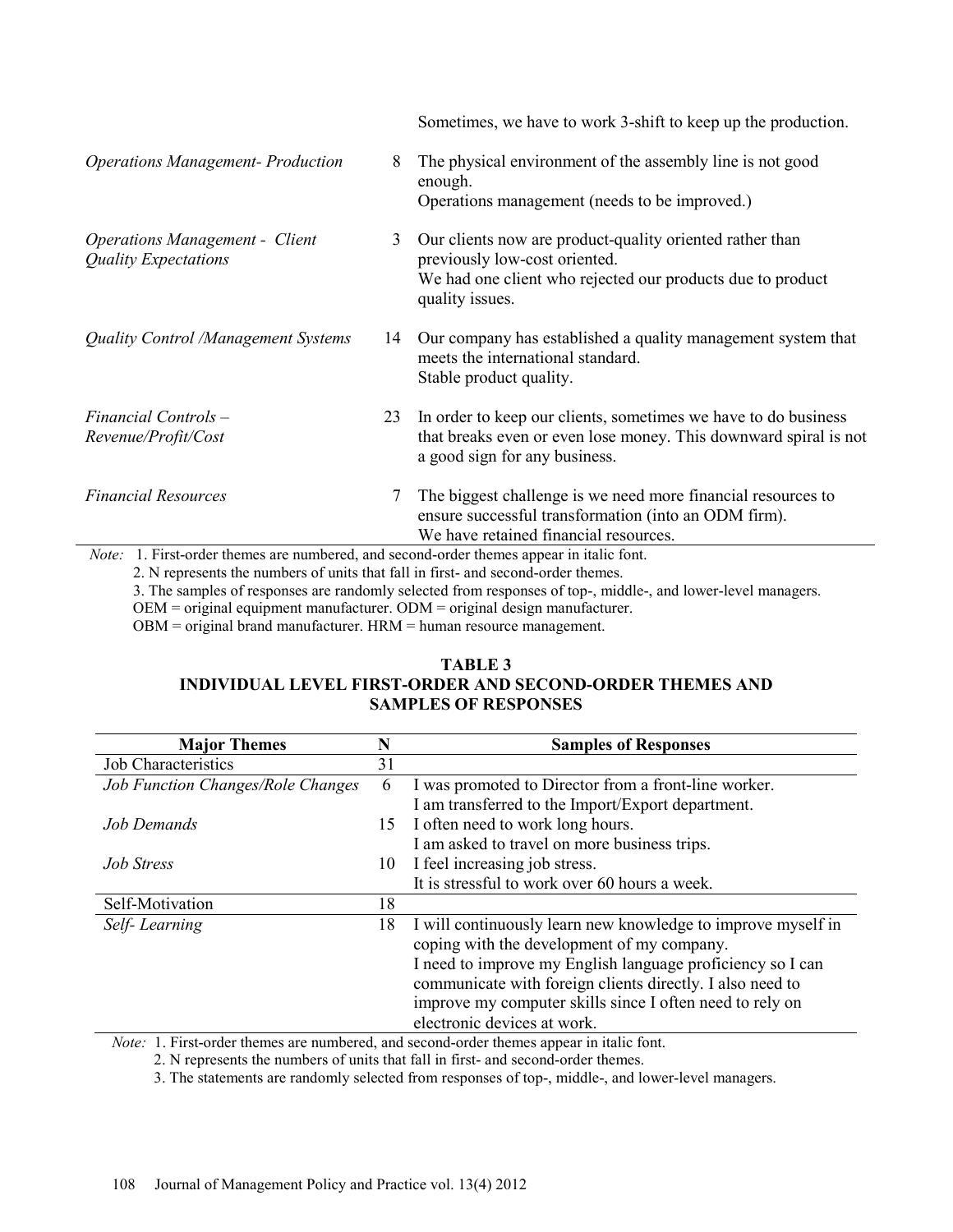A SWOT (strengths, weaknesses, opportunities, and threats) framework was applied as an analysis tool in order to uncover various strengths and managerial challenges encountered by OEMs across all management levels, as well as current opportunities and threats within the industry. We classified the content analyzed data into major issues in each SWOT category and computed additive percentages at the industry level as well as at the organizational and individual levels. These findings are summarized in Tables 4 and 5.

| Opportunity                          | Percentage |
|--------------------------------------|------------|
| <b>Business Growth/Opportunity</b>   | 30         |
| Government Advantage                 | 12         |
| OEM Shifting to ODM/OBM              | Q          |
| Industry Capability/Competency       | h          |
| Threat                               | Percentage |
| <b>Strong Competition</b>            | 21         |
| Rising Cost/Decreasing Profit Margin | 10         |
| High Currency Exchange Risk          |            |
| Lack of R&D Engineers                | 4          |

### **TABLE 4 OPPORTUNITIES AND THREATS**

*Note:* 1. The percentages are additive.

2. The major issues in opportunity and threat categories are derived on the basis of frequency of the responses in the second-order themes at the industry level.

OEM = original equipment manufacturer. ODM = original design manufacturer.

OBM = original brand manufacturer.

| Strength                                  | Percentage |
|-------------------------------------------|------------|
| <b>Business Prospects</b>                 | 15         |
| Organization Capability/Competency        | 14         |
| Organizational Learning                   | 6          |
| Self-Learning                             | 4          |
| <b>Quality Management</b>                 | 4          |
| Weakness                                  | Percentage |
| Human Resource Management Issues          | 25         |
| <b>Strategic Planning and Resources</b>   | 14         |
| <b>Job Characteristics Related Issues</b> |            |
| <b>Operations Management Issues</b>       |            |

### **TABLE 5 STRENGTHS AND WEAKNESSES**

*Note:* 1. The percentages are additive.

2. The major issues in strength and weakness categories were derived on the basis of frequency of the responses in the second-order themes at the organizational and individual levels.

### **Current: Opportunities and Threats**

Findings suggest China's OEM industry is likely to continue growing primarily due to everburgeoning business opportunities (30%) and an optimal governmental environment (12%). Other factors, such as prospects of OEM transformation (9%) and strong industrial competency and capability (6%), also contribute to the OEM growth. Nevertheless, two serious threats are strong competition in the industry (21%) and rising cost/decreasing profit margin (10%). In addition, appreciating value of Chinese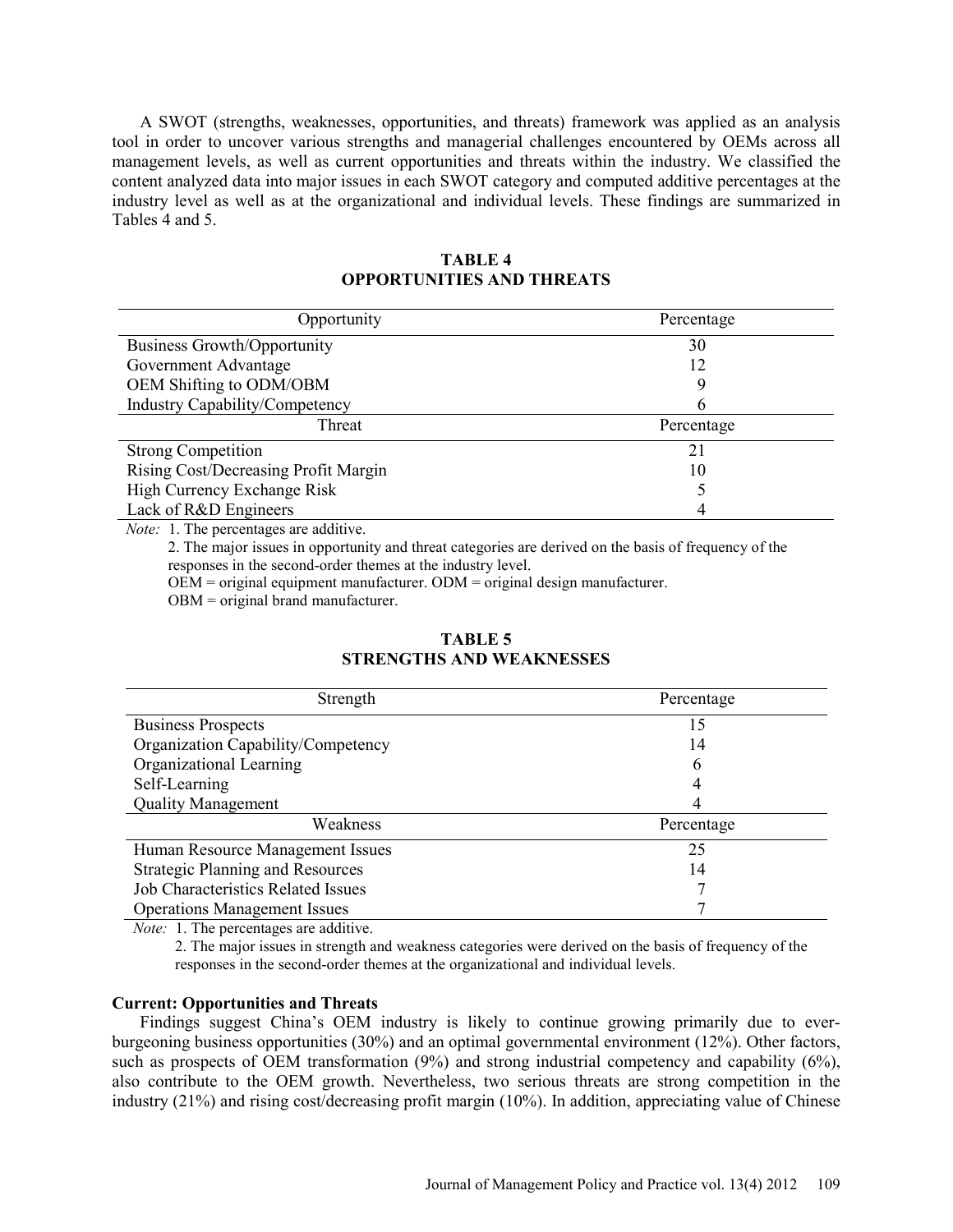currency (5%) and R&D engineer shortage (4%) represent great concerns to all levels of management within the OEM industry.

Our results indicate that perceived opportunities (57%) outweigh perceived threats (40%). Across all managerial levels, surveyed managers displayed confidence in their industry's competencies in producing "all kinds of high quality products" to capture business opportunities. On the other hand, they voiced concerns of "intensified competition" from OEMs counterparts in "China" as well as "overseas" such as "India" and "Vietnam." In addition, they pointed out the rising cost in "labor", "raw materials", and "utility" may hinder the industry "future growth" and diminish its "competitive advantage."

An interesting finding is that all surveyed top level managers expressed a strong desire for industrial transformation–shifting from their current OEM manufacturing-only function toward the development of, and, ultimately the marketing of, their own brand products–transforming the firms into competitors within the ODM and OBM segments. As previously stated, no clear distinctions exist separating the OEM and ODM models. In fact, some OEMs, once they develop the core competencies and activities of ODMs, approach a hybrid model in which they offer both OEM and ODM services (Carbone, 2004). Due to the fact that OEM/ODM firms do not own their own brands, the business volume and profit margin of OEM/ODM firms are inevitably affected by the profitability and market performance of their clients and by OBMs (Yu & Hsu, 2002). Thus, there is more incentive for OEMs to become OBMs.

#### **Current: Strengths and Managerial Challenges**

Major strengths of OEMs include optimism concerning future business prospects in their OEM firms (15%), as well as high competencies and wide-ranging capabilities in manufacturing a variety of products (14%). In addition, our respondents expressed a strong focus on organizational learning (6%), the value of self-learning at an individual level (4%), and the implementation of quality management control and systems  $(4\%)$ .

Our results suggest that perceived managerial challenges (53%) exceed reported strengths (43%). The greatest managerial challenges faced by OEMs are almost invariably human resource (HR) related (25%), including such issues as: the "inadequacy" of the labor force; a "lack of formalized training"; and high "employee turnover." Based on the large quantity of qualitative units related to these issues, it seems that OEM managers were well-aware of these HR-related issues and were on the forefront of their minds such that their concerns concentrated on recruitment and selection, training, and retention areas. They stressed that these areas were in need of "revision" and "improvement" in terms of "HR policies and practices." As survey responses stated, to sustain current operations and fuel future growth, OEMs "must deal with" these HR-related issues, recognizing that knowledge workers are corporate assets crucial to their R&D and branding functions in light of their desire to progress to ODM/OBM models.

The second grouping of prevalent managerial challenges is strategy-related issues (14%) which, in line with the industry transformation, mainly concern difficulties in organizational transformation. Specific areas include "strategic planning," "branding and marketing," "organizational restructuring," and "financial resources" issues. Respondents reported that their top management needs to work on a better strategic architecture to assure their firm's short-term success, and should focus on increasing R&D capabilities to build future, long-term success through. In addition, responses suggested that, at the individual level, high job demands, coupled with job function changes and resulting role changes and perhaps role ambiguity, provide for greater job-related stress (7%). Last, production scheduling, clients increasing demands for quality and delivery deadline, and work environment represent concerns in the operations management area (7%).

#### **DISCUSSION**

Three future trends can be drawn from our data. First, OEMs are not satisfied with a strict contractual relationship with their clients; instead, they desire to establish long-term, strategic relationships with key clients. Second, as strong competition and rising costs continue to affect OEMs, some OEMs will look for ways to exit the OEM sector by transitioning into the ODM and/or OBM sectors. Third, OEMs continue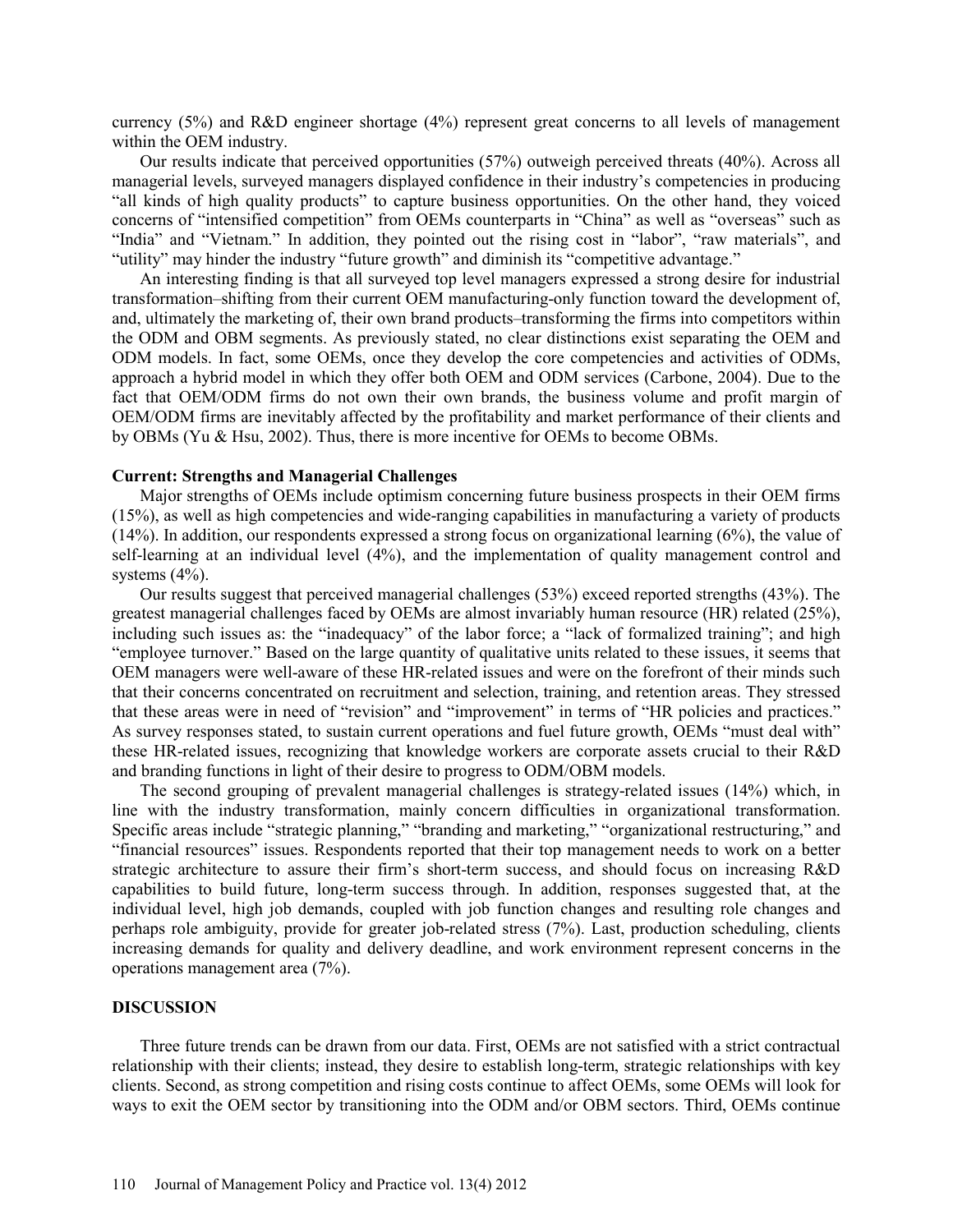to promote strong organizational leaning culture. Within this discussion, we interpret our findings regarding these three trends to provide further insights into business model change, efficiency, innovation, and supply chain survivability.

Concerning the first trend, the conventional view in the outsourcing literature is that short-term contracts tend to be used in manufacturing outsourcing (i.e. non-core component parts), and that clients and providers form a strict contractual relationship at the operational or transactional level (Greaver, 1999). However, our study indicates that OEMs are struggling (i.e., concerns of production scheduling, high job stress among employees) in meeting their clients' increasing demands for low price and strict delivery deadlines (cf. Jiang, Baker, & Frazier 2009). Our data suggest that OEMs have a strong desire to establish and building long-term, strategic relationship with key clients. This is in line with outsourcing as defined by Grossman and Helpman (2005), who, in fact, emphasized a mutual bilateral relationship between a client and a provider. Such mutual bilateral relationships foster trust and commitment between a client and a provider in the supply chain which, in turn, reduce transaction costs such as verification, inspections, and certification of the provider (Kwon & Suh, 2004). The reduction of transaction costs associated with outsourcing contracts will create a win-win situation for both supply chain partners in their respective cost structures and contract management. Further, if client and provider sustain their supply chain partnership/relationship in long run, further vertical integration may be a solution to gain competitive advantages (Cacciatori & Jocobides, 2005). In this regard, our study of providers coincides with Kakabadse and Kakabadse's (2005) study of clients. Their study identified the critical future outsourcing trend to be effectively managing client-provider relationships. They emphasized that establishing meaningful relationships (i.e. Keiretsu-type relationships), governed by performance-based contracts, with a number of key trusted providers, will become an ever-increasing competitive imperative for outsourcing clients because they can apply great cost discipline and improve product quality simultaneously. Conceivably, clients must strategically analyze how their current outsourcing practices will have an impact on building relationship with their key providers, and how, if any, ODMs/OBMs transformed from the OEM industry will reshape the domestic market and global market as well.

With regard to the second trend, based on our data, at the industry level, OEMs recognize the massive demand from the Chinese domestic market, and are therefore transforming themselves in order to tap into the huge market opportunity. Our data highlight some specific strategy and tactics that OEMs are pursuing, including: (a) focusing on organizational learning on gaining business and marketing knowledge of the products they manufacture, (b) increasing their investment in R&D, and (c) aiming at developing and marketing their own brands in the domestic market. This may be the first step in the OEM-ODM-OBM transitioning. It is foreseeable that, after newly transitioned OBMs successfully launch their own products in the domestic market, some of them may aggressively pursue initiatives focused on entering the global market by means of strategic alliances with foreign companies, organic expansion, and/or acquisition of foreign brands and companies (via forward vertical integration) (Child & Rodrigues, 2005). According to China's Ministry of Commerce (2011), in 2010, Chinese firms invested in 3,125 overseas companies in 129 countries and regions, and total foreign direct investment in non-financial sector rose 36 percent to 59 billion in comparison to that in 2009. This clearly indicates that a growing number of Chinese companies are seeking business opportunities overseas. As the manufacturing powerhouse in the world, we can speculate that China's OEM industry's enormous economies of scale and competency can be leveraged toward achieving further growth in both its domestic market and international markets as well.

Conversely, also driving the trend for changing business models is that OEMs are facing fierce competition both domestically and internationally. Production low-tech competency and over capacity, coupled with intensive competition, are driving gross margins to an unprecedented low level (cf. Wendin, 2005). Consequently, OEMs are under constant pressure to add value, fueling their march toward the OEM-ODM-OBM transformation. As summarized in the *Outline of the Eleventh Five-Year Plan* (2006- 2010), the Chinese government is "promoting development by optimizing industrial structure" and "improving the capacity of independent innovation," indicating a countrywide industrial change pattern of development toward growth driven by technology and innovations (National Development and Reform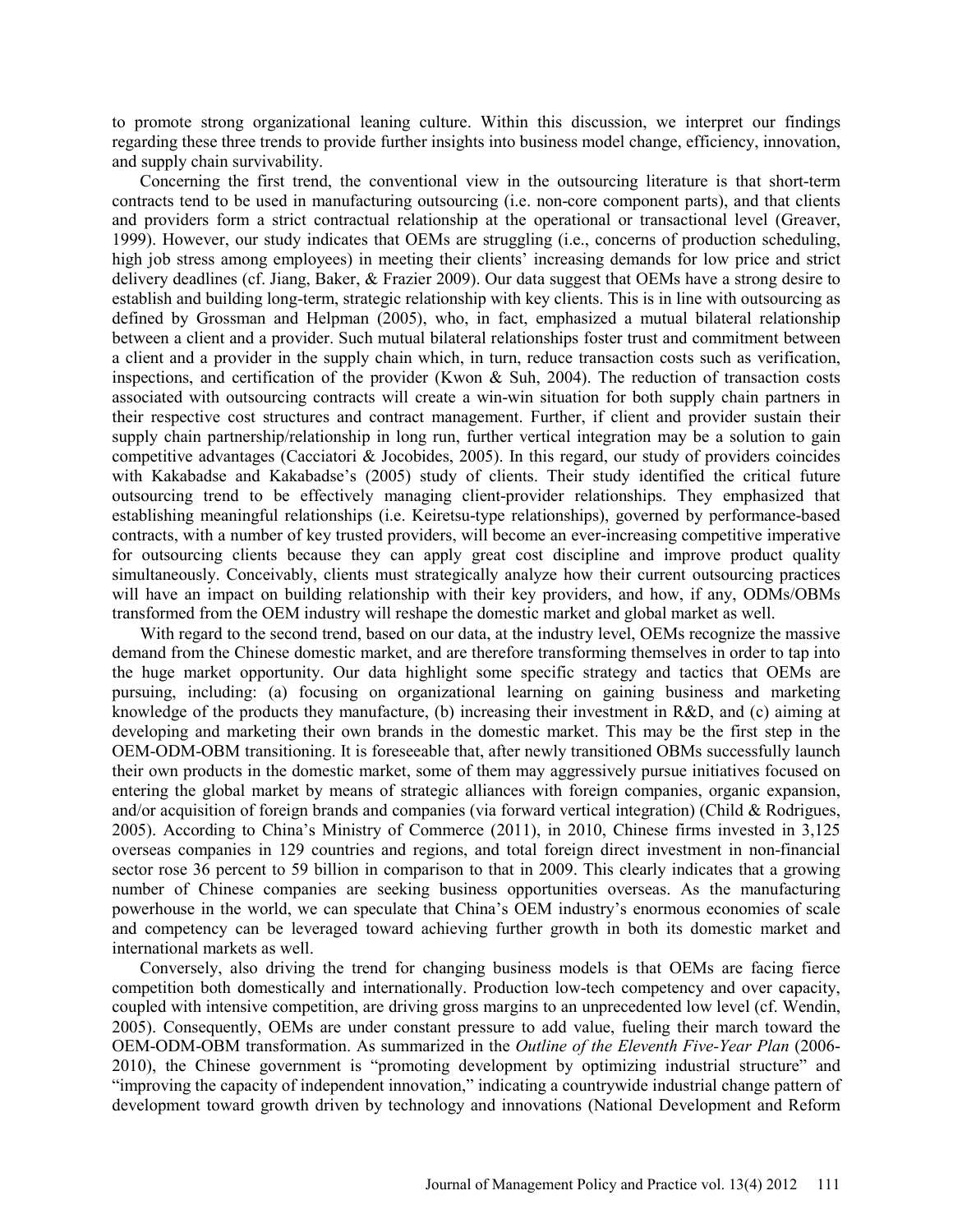Commission, 2006, Chapter 1). Our data indicate that some respondents did urge that the Chinese government should include the OEM industry transformation as part of the China's industrial restructuring plan and provide necessary support, such as financial resources and tax incentives, to the successful transformation. In addition, at the organizational level, managers recognized certain obstacles in such a transformation, including an underdevelopment of technology, a lack of R&D capability, and insufficient financial capital and human resources.

Concerning the third trend, many comments in our data regarding organizational learning and selflearning are encouraging for the industry and its transformation. Our data reveal that OEMs are eager to learn business knowledge and internalize new technology. Knowledge and technology are essential resources for OEMs to gain competitive advantage in competing with other domestic and international OEMs, as well as reduce dependent relationships with their clients (Pfeffer & Salancik, 1978; Ulrich & Barney, 1984). Through their learning processes, OEMs exploit what has already learned and explore new knowledge (Crossan, Maurer, & White, 2011) which, in turn, prepare them to capture market opportunities such as business contracts and/or develop their own brands. At the individual level, the data indicates that employees are self motivated to learn work-related knowledge and improve their language proficiency. Given the content of the individual responses, the reason behind the employees self-learning motivation is most likely due to the fast-changing environment, the challenging nature of their jobs, and employees' language proficiency levels. It was once reported that the language barrier is one of the most serious obstacles preventing Chinese firms from entering the outsourcing market (Qu & Brocklehurst, 2003). As OEMs work more frequently with foreign clients, employees feel a strong need to improve their English language proficiency as well as their work-related skills and knowledge. These activities are recognized as leading to desirable outcomes such as getting promotions in their firm or being more marketable within the industry job market. Additionally, collective self-learning at the individual level also serves to informally fuel organizational learning.

Before discussing implications, we note our results reveal that reported managerial challenges exceed reported strengths, despite the respondents reporting that the industry as a whole is continuously growing. One explanation could be that, when the data were content analyzed, no comparative weight was assigned to data units. Instead, major issues in the strength and managerial challenge categories were derived based solely on the frequency of the responses mentioned by the respondents at the organizational- and individual-level, and there were far more managerial challenge-related units than strength-related units. It may be that one data unit within the strength category may weight more than that in the managerial challenge category. Another explanation may lay in the fact that 78% of the respondents were middleand lower-level managers who manage day-to-day operations involving work challenges and in some cases, if not many, job frustrations. One should consider that the 16 OEMs within this study are located at the China's manufacturing outsourcing frontier, where OEM firms are highly concentrated, and where most potential clients make their first stop in looking for outsourcing providers. The strong competition, constant changing environment, fast work pace, and high job stress contribute to their responses in managerial challenges. It is not surprising that the major managerial challenges pertain to job and/or HR related issues, accounting for 32% of the total responses at the organizational and individual levels.

### **Implications for Outsourcing Providers and Clients**

The study findings are of significance to OEMs. Our study identifies current opportunities and threats in the OEM industry and uncovered the types of strengths and weaknesses facing OEM firms. Our results suggest that, in order to capitalize OEMs' unique assets and capability such as competency and organizational learning ability as well as capture the market opportunities, mangers need to have a better understanding of the pervasiveness of the managerial challenges, especially in the HR area. The increasing competition, both domestically and internationally, requires that OEMs address their HRrelated issues quickly. This would likely entail adopting well-established HR policies and procedures that not only address the specific issues identified by this study but also cover the entire HR spectrum from self-managed work teams to incentive pay programs.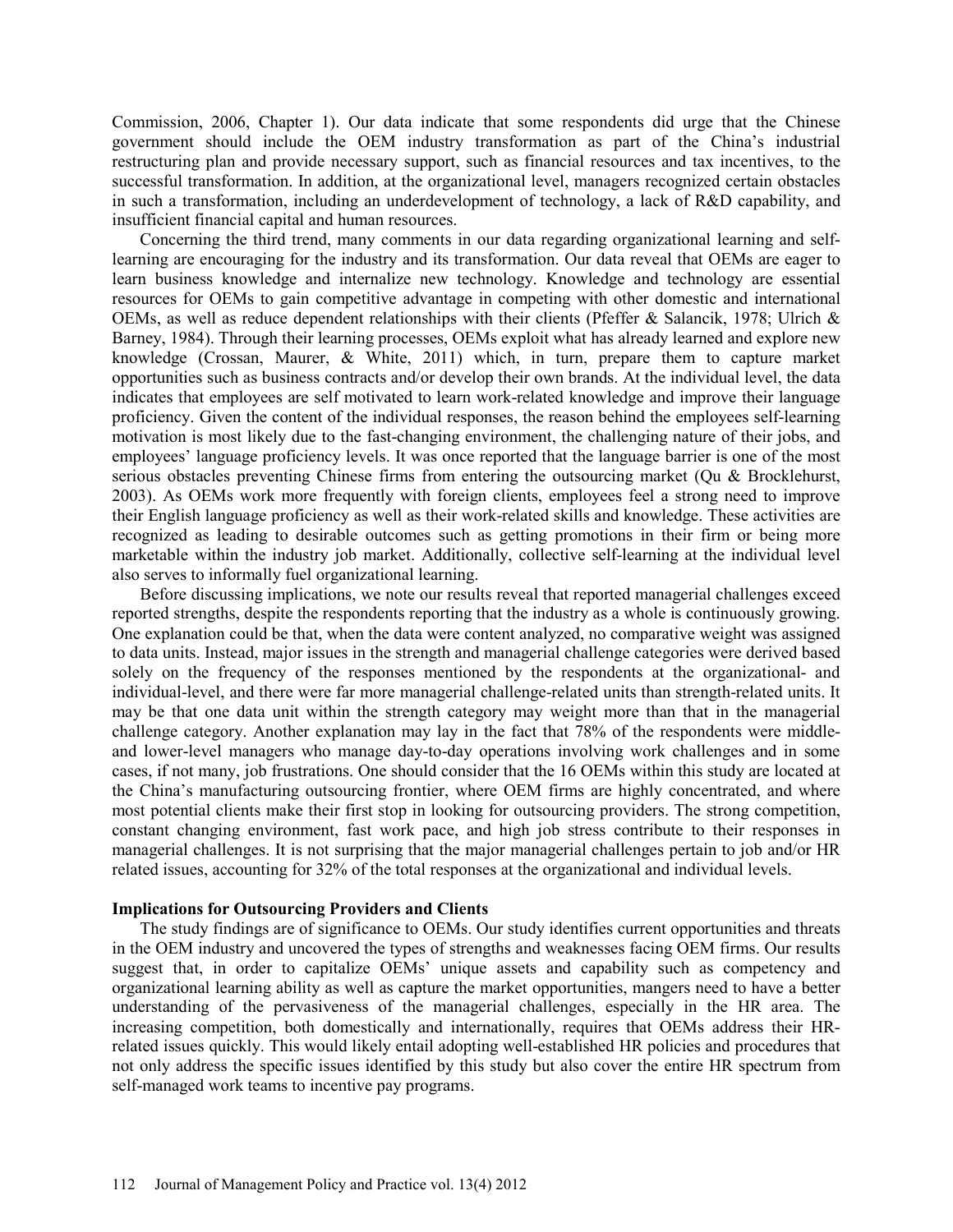The duality of the OEM strategy, shifting to the ODM/OBM models and developing stronger, longterm ties with foreign clients, seems contradictory on the surface in terms of moving in different strategic directions. In fact, they both make sense according to the resource dependence perspective (Pfeffer  $\&$ Salancik, 1978). When outsourcing activities are not critical and can be performed by many providers, they may be outsourced at market value rather than through established, long-term contracts. This is the case with most surveyed OEMs in this study, who are usually dependent on foreign clients for business. Such a power-dependent business relationship seems to be a primary reason that OEMs desire to turn into ODMs/OBMs, especially given that foreign clients now place increasing demands on the OEMs in terms of delivery deadline and price. Furthermore, OEMs can reduce risk in such a fast-changing environment by establishing long-term relationships with their clients–exploiting and exploring opportunities and resources and knowledge of the partners, which will give them the greater share of economic return over time.

Our findings are of value to both current outsourcing clients and those firms that have plans to outsource their business operations to China. The study provides insight into OEMs as outsourcing providers, in particular, how the external environment is affecting them, and what are driving them to pursue OEM-ODM-OBM transformation. Clients, in order to reduce environment uncertainty and sustain competitive advantage in the market, may need to evaluate business relationships with their providers and assess the impact of the industry transformation on their business.

According to strategic network theory (Gulati, Nohria, & Zaheer, 2000), the need for alliances is low when market-based exchange is less costly and more substitutes are available. As such, clients are not at great risk for lock-in or lock-out effect, in terms of opportunities for strategic relationships. Therefore, they have not tied themselves specifically to OEMs long-term. Instead, many foreign firms maintain their alertness and responsiveness through plenty of weak strategic network ties with OEMs, high centrality, wide geographical scope, and organizational quickness to respond (Zaheer & Zaheer, 1997). Conversely, many clients find that establishing long-term relationships with key OEMs is less risky than working with numerous OEMs on a contract-by-contract basis, since using fewer OEMs allows for the establishment of knowledge-based trust–knowing what their OEM partners are doing. It can also lead to greater coordination because of less need for monitoring OEM activities (Gulati et al., 2000). At the same time, clients may need to take precautions in protecting their intellectual properties which have a strong impact on their survivability in the supply chains. The consequence can be of collapsing pricing structures and shortening the profit cycles of products, diminishing the return of investment from R&D and product development (PriceWaterhouseCooper, 2005).

#### **Limitations and Future Research**

This study has several limitations. First, the study findings cannot be generalized beyond the Chinese OEM industry. In addition, although our sample contained 16 OEMs manufacturing different types of products from different geographic locations, cautions should be taken when generalizing our findings to the entire OEM industry.

Future research should be conducted utilizing a broader sample of OEMs, including firms that manufacture other types of products and are located in other geographic regions. Moreover, quantitative studies would be beneficial in further corroborating the findings of this study, as well as in uncovering other strategic and managerial issues. Future research may also examine client-provider relations in the contractual relationship, long-term partnership, and vertical integrated association. Additional research should examine HR-related policies and practices in the Chinese OEM industry, thus presenting a clearer picture on where HR-related issues lie as well as providing guidance of sound policy and practices.

In conclusion, our study reports Chinese OEM managers' views of the industry's environmental and organizational dynamics such as the market evolution, business model changes, and managerial challenges. Although facing various threats and numerous strategic and managerial challenges, OEMs are optimistic in its competency and capacity to capitalize market opportunities. Our study further provides insight into the future trends of the China OEM industry as well as implications to both outsourcing providers and clients.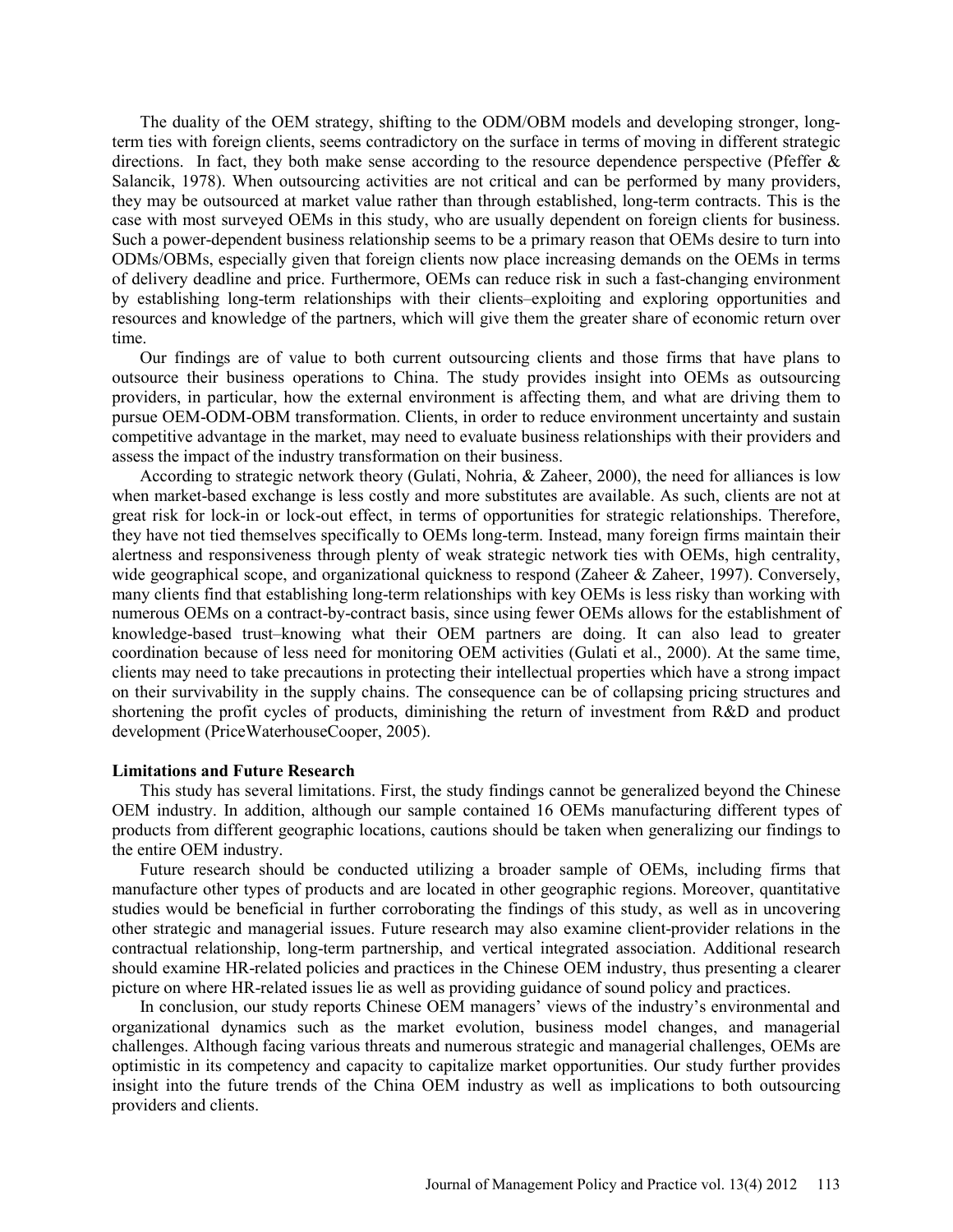### **REFERENCES**

Berggren, C., & Bengtsson, L. (2004). Rethinking outsourcing in manufacturing: A tale of two telecom firms. *European Management Journal, 22,* 211-223.

Bhagwati, J., Panagariya, A., & Srinivasan, T. N. (2004). The muddles over outsourcing. *Journal of Economic Perspectives*, *18,* 93-114.

Brislin, R. W. (1980). Translation and content analysis of oral and written material. In H. C. Triandis & J. W. Berry (Eds.), *Handbook of cross-cultural psychology*, (Vol. 2, pp. 349–444). Boston, MA: Allyn & Bacon.

Cacciatori, E. & Jocobides, M. G. (2005). The dynamic limits of specialization: Vertical integration reconsidered. *Organization Studies*, *26,* 1851-1883.

Carbone, J. (2004). Targeting design. *Purchasing, 133,* 30-36.

Child, J., & Rodrigues, S. B. (2005). The internationalization of Chinese firms: A case for theoretical extension. *Management and Organization Review, 1,* 381–410.

China's Ministry of Commerce, (2011). *Statistics of China's Non-financial Foreign Direct Investment in 2010.* Beijing, China.

Chu, C., Chang, C., & Cheng, H. (2006). Empirical studies on inter-organizational collaborative product development. *Journal of Computing and Information Science in Engineering, 6, 179-187.* 

Cohen, J. (1960). A coefficient of agreement for nominal scales. *Educational and Psychological Measurement, 20,* 37- 46.

Crossan, M. M., Maurer, C. C., & White, R. E. (2011). Reflecting on the 2009 AMR decade award: Do we have a theory of organizational learning? *Academy of Management Review, 36,* 446-460.

Fligstein, N., & Zhang, J. (2011). A new agenda for research on the trajectory of Chinese capitalism. *Management and Organization Review, 7,* 39-62.

Futrell, D. (1995). When quality is a matter of taste, use reliability indexes. *Quality Progress, 28,* 81-86.

Gilley, M. K., & Rasheed, A. (2000). Making more by doing less: An analysis of outsourcing and its effects on firm performance. *Journal of Management, 26,* 763-790.

Greaver, M. F. (1999). *Strategic outsourcing: A structured approach to outsourcing decisions and initiatives.* New York: NY: American Management Association.

Grossman, G. M., & Helpman, E. (2005). Outsourcing in a global economy. *The Review of Economic Studies*, *72,* 135-159.

Gulati, R., Nohria, N., & Zaheer, A. (2000). Strategic networks. *Strategic Management Journal, 21,* 203 – 215.

Hexter, J., & Woetzel, J. R. (2007). Bringing best practice to China. *The McKinsey Quarterly*, *4,* 1-6.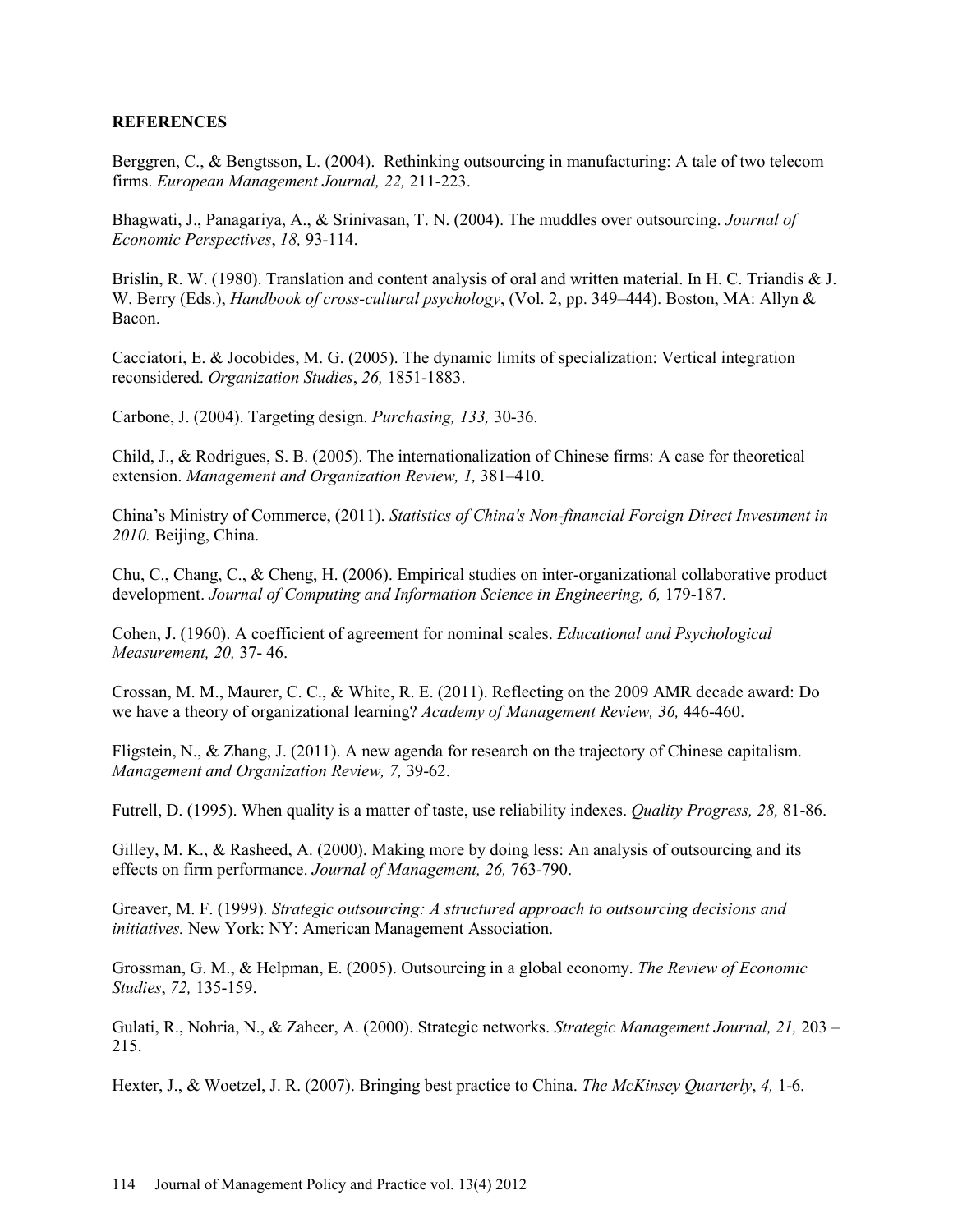Horng, C., & Chen, W. (2008). From contract manufacturing to own brand management: The role of learning and cultural heritage identity. *Management and Organization Review, 7,* 39-62.

Huang, Y. (2010). Debating China's economic growth: The Beijing consensus or the Washington consensus. *Academy of Management Perspectives, 24*, 31-47.

Insinga, R. C., & Werle, M. J. (2000). Linking outsourcing to business strategy. *Academy of Management Executive, 14,* 58-70.

Jiang, B., Baker, R. C., & Frazier, G. V. (2009). An analysis of job dissatisfaction and turnover to reduce global supply chain risk: Evidence from China. *Journal of Operations Management, 27,* 169-184.

Kakabadse, A., & Kakabadse, N. (2000). Critical review–Outsourcing: A paradigm shift. *Journal of Management Development, 19,* 970-728.

Kakabadse, A., & Kakabadse, N. (2005). Outsourcing: Current and future trends. *Thunderbird International Business Review, 47,* 183-204.

Krippendorff, K. (2004). *Content analysis: An introduction to its methodology* (2<sup>nd</sup> ed.). Thousand Oaks, CA: Sage.

Kwon, I. G., & Suh, T. (2004). Factors affecting the level of trust and commitment in supply chain relationships. *Journal of Supply Chain Management, 40,* 4-14.

Merritt, R. (2005). Private-label quest marginalizes OEMs. *Electronic Engineering Times*, *1367,* 1, 14, & 62.

Minevic, M., & Richter, F. J. (2005). *Global outsourcing report 2005.* Going Global Ventures Inc., New York: Horasis, Geneva.

National Development and Reform Commission of China. (2006). *The outline of the eleventh five-year plan (2006 – 2010)*. Beijing: China.

Pfeffer, J., & Salancik, G. R. (1978). *The external control of organizations*. Harper and Row: New York.

PriceWaterhouseCooper. (2005). *Redefining intellectual property value: The case of China.* New York: PriceWaterhouseCooper.

Qu, Z., & Brocklehurst, M. (2003). What will it take for China to become a competitive force in offshore outsourcing? An analysis of the role of transaction costs in supplier selection. *Journal of Information Technology, 18,* 53-67.

The United States Trade Representative. (2007). *2006 report to congress on China's WTO compliance.*  Washington DC.

Ulrich, D., & Barney, J. B. (1984). Perspectives in organizations: Resource dependence, efficiency, and population. *Academy of Management Review, 9,* 471.

Wadhwa, V., & Ravindran, A. R. (2007). Vendor selection in outsourcing. *Computer & Operations Research, 34,* 3725-3737.